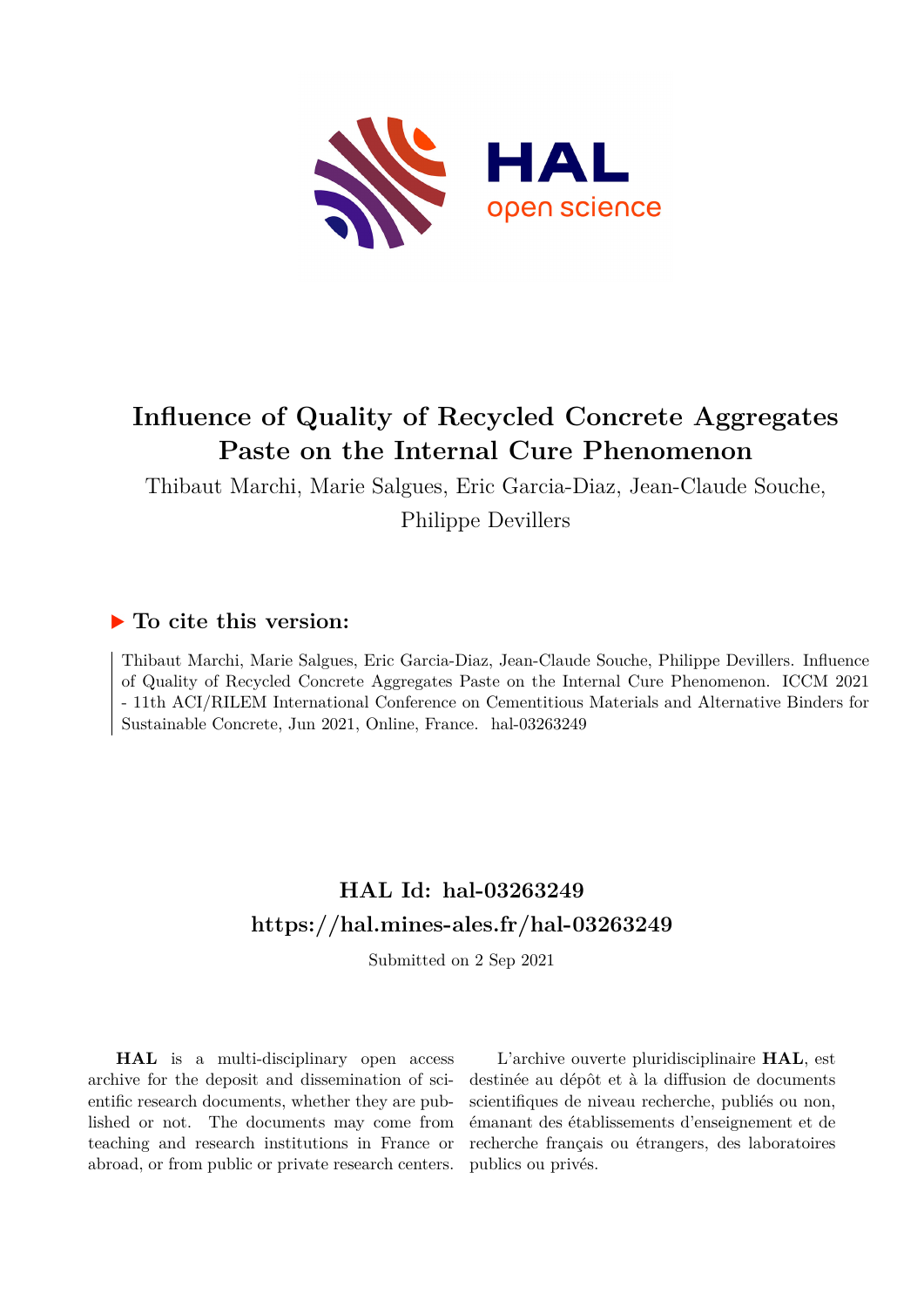# Influence of Quality of Recycled Concrete Aggregates Paste on the **Internal Cure Phenomenon**

Thibaut MARCHI<sup>4</sup>, Marie SALGUES<sup>4</sup>, Eric GARCIA DIAZ<sup>4</sup>, Jean Claude SOUCHE<sup>4</sup>, Philippe **DEVILLERS**<sup>B</sup>

A IMT Mines Alès, Centre des Matériaux de l'École des mines d'Alès, 6 av. de Clavières 30319 Alès cedex, France

B LIFAM, ENSA de Montpellier, Univ Montpellier, France.

## **ABSTRACT:**

Recent studies focused on the quality of the interfacial transition zone (ITZ) of ordinary concretes made from recycled aggregates (RA), without however focusing on High Performance Concretes (HPC).

This paper aims to formulate HPC from RA that are exclusively derived from concrete, whose composition is controlled. These concretes are made in a ready-mixed concrete plant and then undergo a crushing and riddling process to produce RA. Partially saturated gravels are substituted up to 100% in the HPC composition in order to accentuate internal cure phenomenon. This phenomenon was observed and demonstrated using a scanning electron microscope (SEM) in the low Water/Cement (W/C) paste up to a distance of 150 µm from the RA and compared by image processing, to a reference concrete made from natural aggregates (NA).

The comparison of the mechanical performances and the microscopic analysis of HPC show that the characteristics transfer of the RA seem to favor a hydration of the paste by a mechanism of desorption of their absorbed water, in a process of "internal cure". The internal cure appears optimal for concrete C60. In addition to this observation, there was an increase in the strength of the recycled HPCs compared to control natural-aggregate HPCs.

Keywords: Recycling, durability, interfacial transition zone, internal curing, High Performance Concrete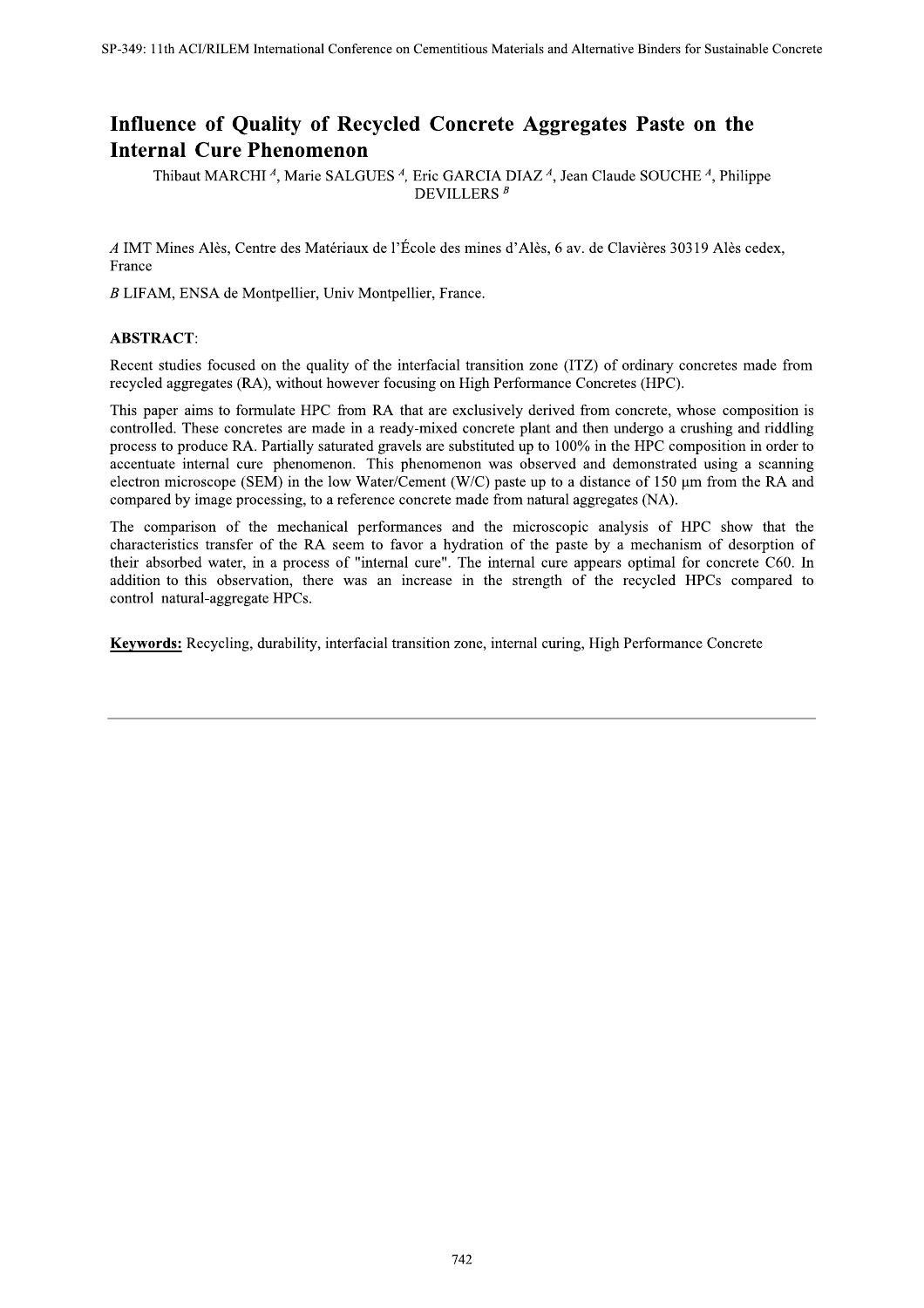#### **INTRODUCTION**

The valorization of the materials resulting from the deconstruction represents a real challenge to preserve the natural resources and to limit the congestion of the storages areas of inert waste. The use of recycled aggregates (RA) in concrete depends on the quality of the concrete. The optimization of their recovery requires a selective treatment process in order to transform them into quality gravel used in concrete ([1] Cudeville).

Published papers show that the amount of cement paste in recycled material has a direct influence on the physical properties of recycled gravels, with an increase in the amount of water absorbed and a decrease in density [3] (Pedro et al.). The higher strenght concrete of the source concrete, the higher the percentage of adhering paste to the RA after crushing [4]. The performance of recycled aggregates (RA) would decrease with the increase in the amount of paste adhering to natural aggregate [2]. Pedro et al  $(2014)$  have also studied the self-replicating capacity of RA -based concrete with the same performance as source concrete. They demonstrated that the quality of the recycled gravel depended on the performance of the "source concrete".

Because of their apparent porosity, the use of RA in the concrete mixture proportioning requires, for reasons of rheology and workability of the concrete, pre-saturation. The search carried out in the French national project Recybeton has made it possible to define optimal water content of RA from 80% of water absorption at 24h (Wa24h) to 100% Wa24h [6], [7]. The pre-saturation of the RA accentuates water exchanges between the RA and the cement paste, and consequently has an impact on the characteristics of the interfacial transition zone (ITZ) which characterizes these exchanges. Its quality is characterized by the porosity rate and the density of anhydrous observed with the scanning electron microscope on the periphery of RA [[20], [13], [12]]. The interfacial transition zone (ITZ) generally shows a region with poor properties because of its high porosity and stress concentrations causing microcracks [[9], [8], [10]]. Its thickness is from 10 to 50  $\mu$ m around natural aggregates [11], and would reach an average thickness of 55  $\mu$ m for recycled concretes [11]. This zone is a key factor directly influencing the concrete resistance [12]. Indeed, the porosity of the ITZ is higher than the one of the cement paste.

In 2004, Poon [13] worked on the influence of different types of RA on ITZ microstructure. The study revealed that the use of recycled gravel from HPC makes it possible to obtain an ITZ between the new and the old cement paste with microstructural properties superior to those obtained with RA from ordinary concretes. The paste quality of the source concrete influences the new ITZ (RA/new paste). According to [19], when the water ratio of the new and the old cement paste are less than 0.4 and 0.5 respectively, the ITZ is of good quality since the the old and the new cement paste adheres. The ITZ between cement paste and RA also determines the ability of a fluid to pass through concrete [14]. The quality of hydration of the paste beyond the ITZ, is more porous by the side effect, and has a tendency to decrease the permeability. E. Garcia-Diaz et al. [18] show that the water diffused by the recycled concrete aggregates (RCAs) contribute to the hydration of the cement paste by means of internal curing in low water/cement (W/C) ratio concretes that could be subject to self-desiccation.

The aim of this article is to experimentally highlight the internal curing phenomenon that appears at the interface between RA from ordinary concretes (OC) and High Performance Concretes (HPC). Knowing the mix-designs of recycled-based concretes, the purpose is to compare two different RA, on their inner curing capacity in concrete pastes achieving self-desiccation. The paper focuses on the characterization of the ITZ in order to qualify and quantify internal curing effects induced by the presence of water in the aggregates of recycled concrete that act, such as a water reservoir. Microscopic observation and the mechanical properties of these concretes based on recycled aggregates from different sources will be related.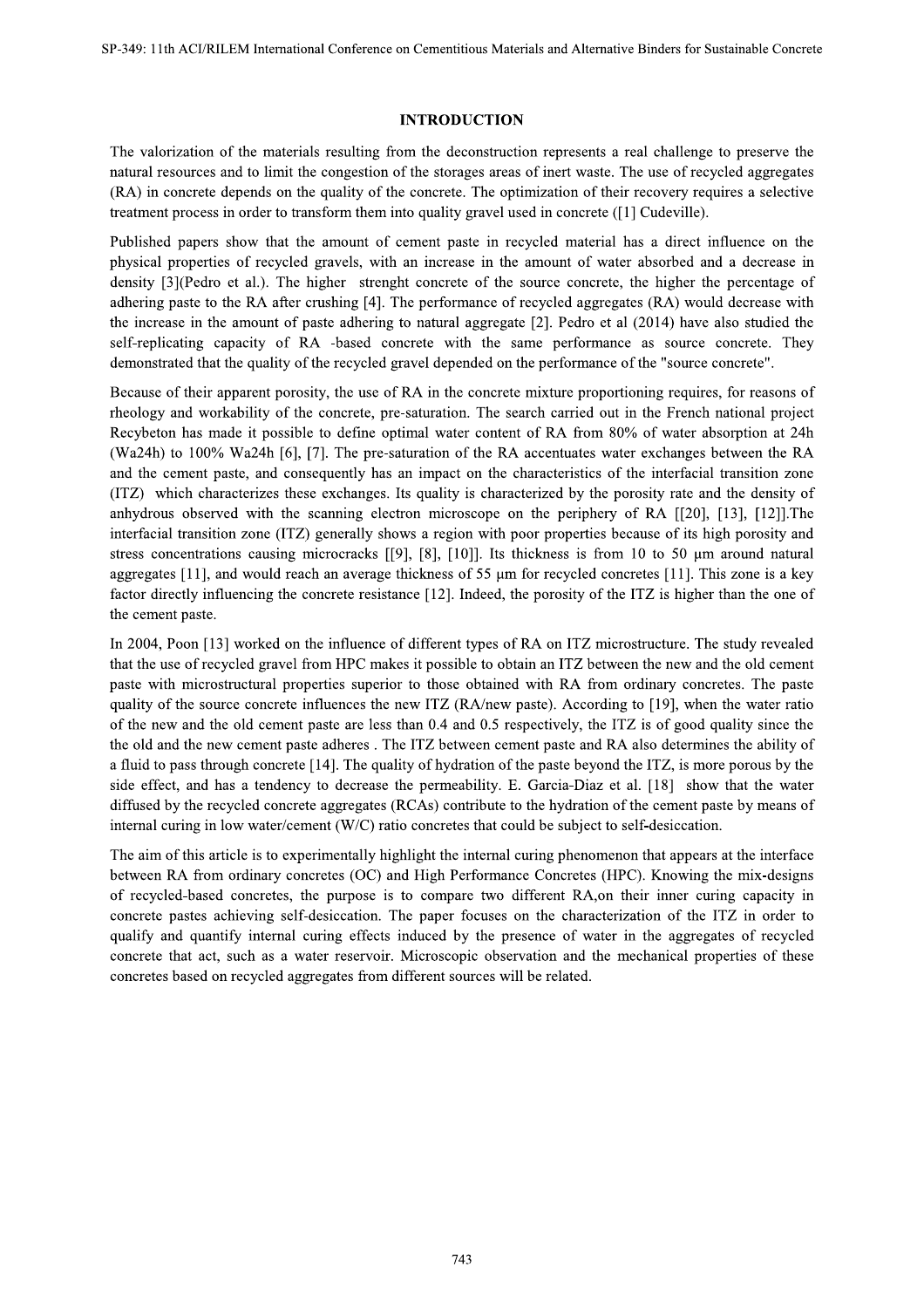### **MATERIALS AND METHODS**

The RA used in this paper are exclusively from two source concretes, representative of standard concrete used at building sites  $(C25/30)$  or civil engineering infrastructure  $(C40/50)$ . These concretes, industrially produced in a ready-mixed concrete (RMC) plant were crushed and screened at the plant to obtain RAs of controlled composition and various granulometric sizes.

#### Origin and characterization of recycled aggregates

The two source concretes (SC) are respectively representative of a building concrete and a civil engineering one. They were made from a CEMI cement without addition of fines whose composition are detailed in Table 1:

Table 1-ource concrete mixture proportioning

| Concrete   | Strength<br>class | $Fc_{28}$<br>(Mpa) | <b>CEMI</b><br>52,5N<br>$(kg/m^3)$ | $W_{\text{eff}}$<br>$(kg/m^3)$ | $0/4$ crushed<br>sand | 0/4<br>mixed<br>river<br>sand | ΝA<br>4/16 | superpla<br>sticizer | $W_{\text{eff}}/C$ |
|------------|-------------------|--------------------|------------------------------------|--------------------------------|-----------------------|-------------------------------|------------|----------------------|--------------------|
| $[SC-C25]$ | C25/30            | 30,80              | 300                                | 187                            | 514                   | 431                           | 1003       |                      | 0,63               |
| $[SC-C40]$ | C40/50            | 49,50              | 461                                | 200                            |                       | 814                           | 1034       | 1.76                 | 0,44               |

The source concrete (SC) are made of crushed natural aggregates from the same origin. Because of the fresh concrete workability, SC-C25 concrete is composed of two sands, a crushed sand with fineness modulus of 3.10 (NF EN 12 620) and a mixed river (alluvial and crushed mixture) sand with a fineness modulus of 3.31. SC-40 is composed only with mixed river sand.

The knowledge of the SCs composition allows us to precisely calculate the adherent paste content as well as its porosity accessible to water according to NF EN 1997-6 [Table 2]. The SCs have very different water contents, which result in different of  $W_{\text{eff/C}}$ . SC-C40 has a higher quantity of paste with higher density than SC-C25. These data justify the porosity difference between the pastes adhering to the aggregates.

The crushing process used consists of first reducing the blocks into pieces with a diameter of less than 800 mm using a hydraulic rock breaker and then crushing the blocks with an impact crusher (Metso - Lokotrack LT 1213S). Crushing associated with a screening phase has allowed the generation of granular classes compatible to the use in structural high performance concrete. This crusher design is well adapted for the treatment of a previously selected material [3] but its use is limited for the removal of contaminants attached to the parent concrete

The methods used to determine fragmentation resistance Los Angeles Index(LA Index) and saturated or nonsaturated attrition Indices Micro Deval (MDS & MDE) were respectively compliant with standards NF EN 1097-2 and NF EN 1097-1, granulometric size 10/14, for all the aggregates. The characteristics of the aggregates and their adhesive paste are given in detail in [21] Marchi, T, the main values which interest us in this article are presented in the Table 2.

| <b>Granulats</b> | <b>Adhesive</b><br>paste in RA<br>$(\%)$ | <b>Porosity of</b><br>adhesive<br>cement<br>paste | <b>Porosity</b><br>RA | WA24h RA | LA index<br>(%) | <b>MDE</b><br>index $(\% )$ |  |
|------------------|------------------------------------------|---------------------------------------------------|-----------------------|----------|-----------------|-----------------------------|--|
| $RA-C25$         | 20                                       | 52%                                               | $12\%$                | 5.3%     | 35%             | 34%                         |  |
| <b>RA-C40</b>    | 27                                       | 42%                                               | $13\%$                | 4,9%     | 34%             | 23%                         |  |

Table 2-Characteristics of recycled aggregates and their adherent paste

The characterization tests show a higher paste content for RA-C40 than RA-C25. On the other hand, RA-40 adherent cement paste is denser than the one of RA-C25 (1.57 against 1.35). These factors appear to be in equilibrium and give the RA a comparable resistance to fragmentation. These results are consistent with many research results and in particular [15] and [22].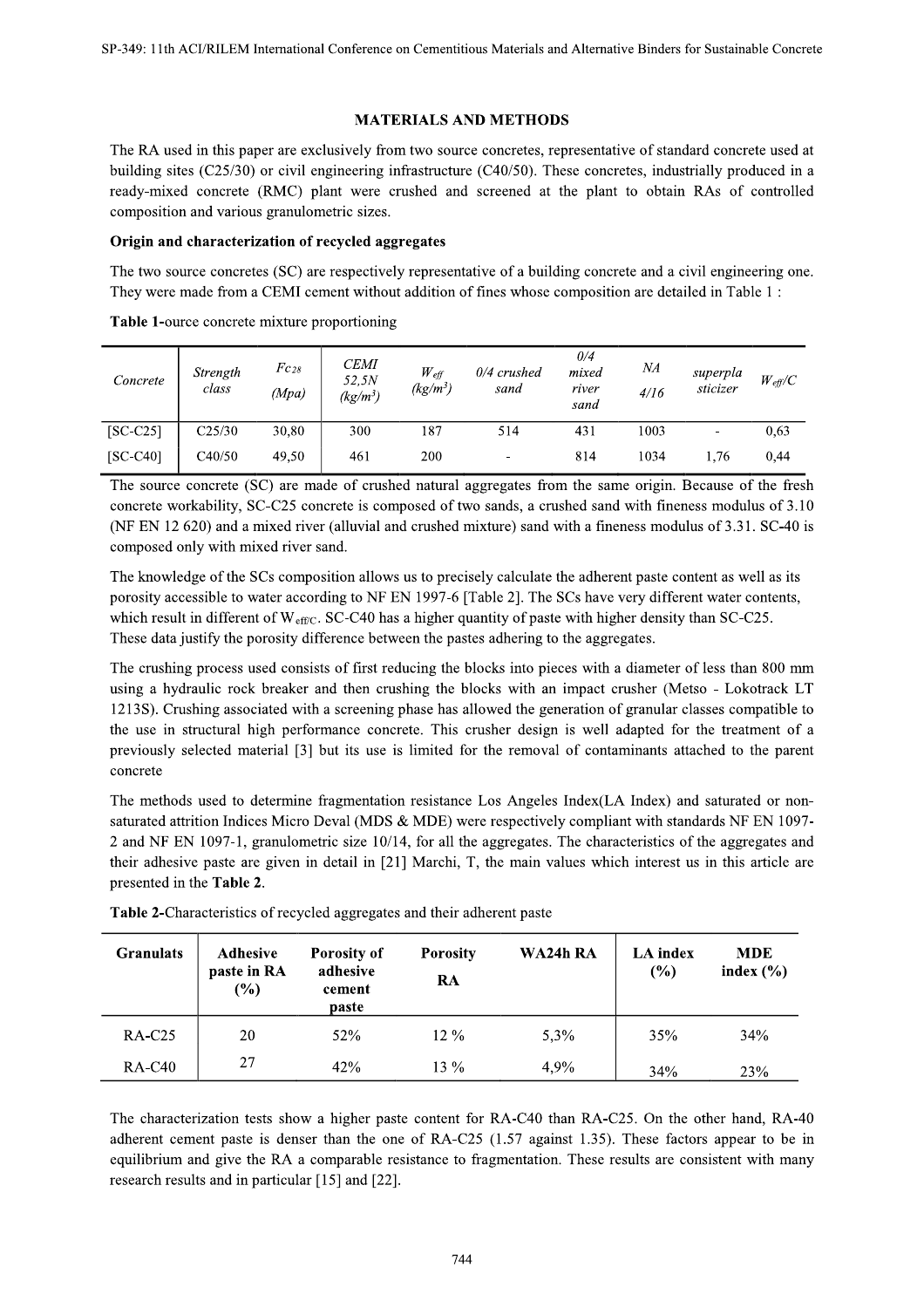The results of these macroscopic characterization tests show that the attrition rate (Micro Deval Index MDE) appears to be more related to the quality of the cement paste rather than its quantity. Indeed, the RA-C40 has an attrition rate lower than the RA-C25, despite a higher paste content because its cement paste quality is better.

#### Composition of concretes prepared with recycled coarse concrete aggregates

In order to highlight the ability of the RA to release water by internal curing of concretes subjected to selfdesiccation, low W/C concretes have been produced. The mixture proportions of these concrete are supplemented by standard ones useful for evaluating the influence on RA on the mechanical strengths and identifying the ceiling effects of the chippings. The four recycled concrete mix-design made are detailed in Table 3 and are compared to the reference concrete made from natural aggregates (NA). Except the recycled gravel (characterized above) substituted at 100% by natural gravels, except the coarse aggregates (NA or RA) the other components used are identical to those of C40/50 source concrete: mixed sand (0/4), CEMI type cement 52.5 without addition of fines, the superplasticizer. After completion of compactness tests and exploitation of the Dreux Gorisse curve, the Gravel/Sand volume ratio is set at 1.28 for C40, C60 and C80 concretes. For each mixture proportioning, the cement, sand and the effective water quantities are kept constant. RA-C25 and RA-C40 recycled aggregates are pre-saturated to 80% Wa24h. These concretes are casted in 11x22 cylinder specimens and are stored in water for 28 days at a controlled temperature of 20  $\degree$  C.

| <b>Table 3-Recycled concrete infature proportioning</b><br>Concrete<br>mixture<br>proportions |      | C <sub>25</sub> |       |       | C40   |       |         | C60   |       |       | C80   |                                     |
|-----------------------------------------------------------------------------------------------|------|-----------------|-------|-------|-------|-------|---------|-------|-------|-------|-------|-------------------------------------|
| $(Kg/m^3$ of<br>concrete)                                                                     | NA   | RAC25           | RAC40 | NA    | RAC25 | RAC40 | NA      | RAC25 | RAC40 | NA    |       | RAC <sub>25</sub> RAC <sub>40</sub> |
| NA(6/16)                                                                                      | 1033 |                 |       | 981   |       |       | 1 0 2 2 |       |       | 1076  |       |                                     |
| RAC25 (5/14)                                                                                  |      | 919             |       |       | 852   |       |         | 888   |       |       | 935   |                                     |
| RAC40 (5/14)                                                                                  |      |                 | 900   |       |       | 834   |         |       | 870   |       |       | 914                                 |
| Mixed sand<br>(0/4)                                                                           | 817  | 804             | 803   | 768   | 768   | 768   | 800     | 800   | 800   | 842   | 842   | 842                                 |
| Ciment CEM I<br>52,5 N                                                                        | 305  | 305             | 305   | 439   | 439   | 439   | 457     | 457   | 457   | 481   | 481   | 481                                 |
| superplasticizer<br>Prémia 180                                                                |      |                 |       | 2.43  | 2.43  | 2.43  | 4.55    | 4.55  | 4.55  | 12    | 12    | 12                                  |
| Efficient water                                                                               | 188  | 181             | 181   | 188   | 182   | 183   | 155     | 150   | 150   | 112   | 110   | 110                                 |
| $W_{\rm eff}$ / $C$                                                                           | 0.61 | 0.6             | 0.6   | 0.43  | 0.42  | 0.42  | 0,34    | 0,33  | 0,33  | 0.23  | 0.23  | 0.23                                |
| Entraped air <sup>1</sup>                                                                     | 0.9% | 1.5%            | 1.3%  | $1\%$ | 1.2%  | 1.2%  | $1\%$   | $2\%$ | $2\%$ | $1\%$ | $1\%$ | $1\%$                               |
| Adhesive paste<br>$(\%)$                                                                      | 30%  | 35%             | 36%   | 34%   | 34%   | 34%   | 32%     | 31 %  | 31 %  | 28%   | 27%   | 27%                                 |

Table 3-Recycled concrete mixture proportioning

#### Characterization of the anhydrous content by Scanning Electron Microscope and image processing

The microstructural investigations consist of observing, using the SEM, the ITZ between the paste and the aggregates of the concrete samples. Four polished sections are observed for each concrete. Their sections are parallelepipedal, dimensions  $1\times2\times2$  cm<sup>3</sup>, and come from the core of concrete cylinder aged of 180 days. Their hydration was stopped by immersion for one week in a solvent (isopropanol-2). The solvent was removed by vacuum drying. In order to minimize the standard deviation and to obtain a representative analysis ([23] Thang Le), a dozen images have been taken using a FEA Quanta 200 FEG SEM coupled to an INCA X-sight Energy Oxford spectroscopic analyzer Dispersive X-ray (EDX), of these samples coated with carbon ( $\sim$  5 nm). The imaging used is of the backscattered electron type (BSE), according to the protocol of [Scrivener and Gartner, 1987] and then analyzed with a scale of 200  $\mu$ m in order to detect elements of dimensions greater than 0.03  $\mu$ m<sup>2</sup> and to evaluate the dispersion of the anhydrous.

The use of an image processing tool, illustrated in Fig. 1, allow us to quantify the variation of the anhydrous content in the cement paste as a function of the distance to the aggregate. The Matlab program developed by

<sup>1</sup> Air content of concrete regarding NF EN 12 350-7 -ISO 1920-2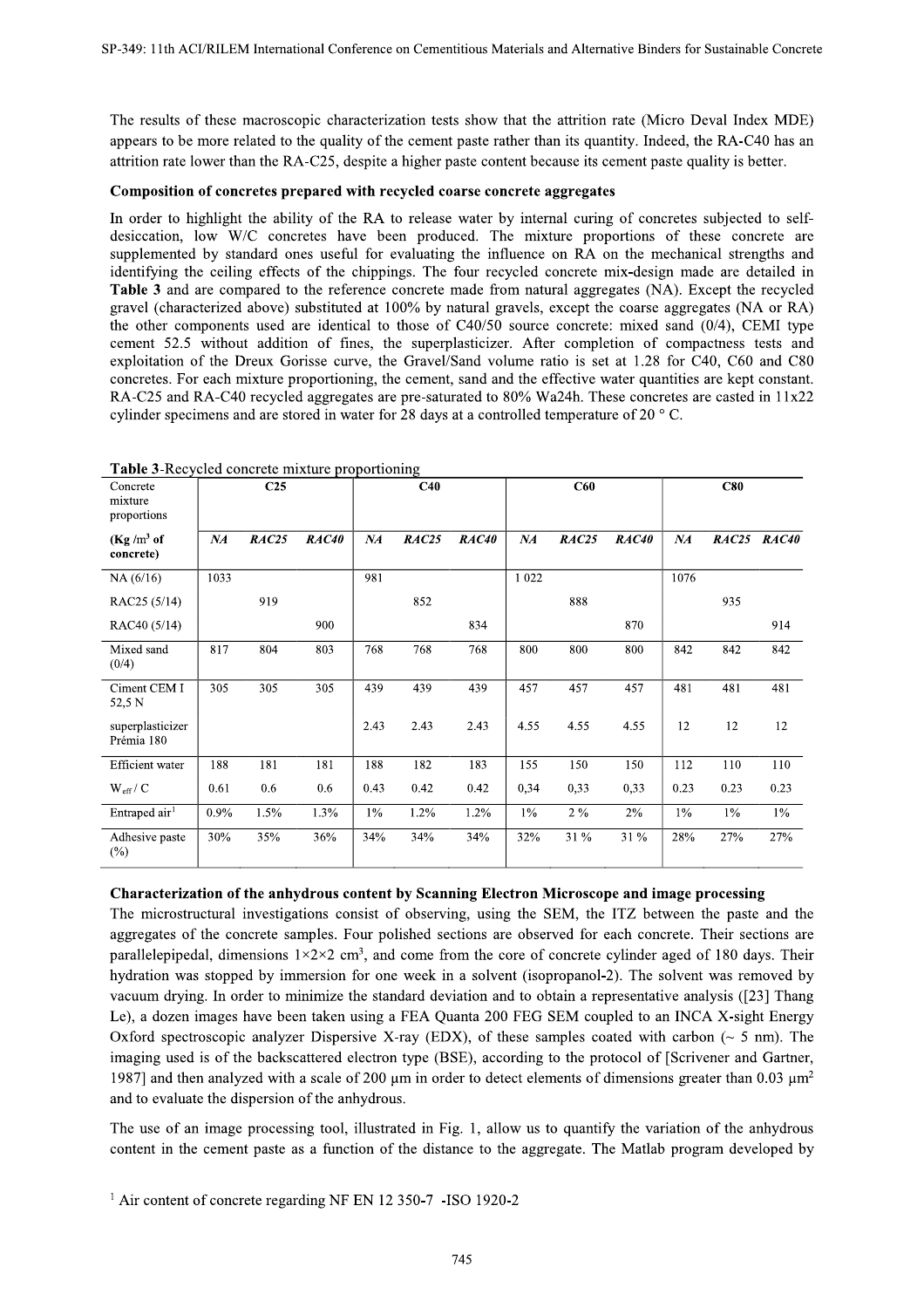Tien Dung NGUYEN in his PhD permits identifying the thresholds of gray tints, to classify in particular the anhydrous ones. The inflection points of the grayscale histogram were used to determine the threshold of anhydrous and hydrated products. Fig. 1 below shows an example of a possible analysis:



Fig. 1-Anhydrous observed with SEM – before and after image processing

## **RESULTS**

The results are presented in the following order: the study of the concretes' compressive strength, then the microstructural study of the ITZ.

# Effect of aggregates on mechanical resistance of concretes

Fig. 2 gives the compressive strengths at 28 days regarding  $W_{\text{eff}}/C$ . For each aggregate, the lower  $W_{\text{eff}}/C$  ratio is  $0,23$ , lighter is  $0,60$ . Except for C60, the recycled concretes have lower strength than the natural ones. The standard dispersion of the measured values increase slightly for high performance concretes, as shown in Fig. 2, however we note that the trend is still the same.



Fig. 2-Compressive strengths of concretes at 28 days

For OC, with W/C ratio greater than 0.4, the compressive strength of NA-based concretes are greater than ones of RA-based concretes. It appears in these compositions that the strength of concretes are directly correlated to the resistance of the SC : the RA-C40 base concrete are more resistant than the RA-C25 base concrete [Fig. 3]. This trend is also related to the attrition property values of these RA given in Table 2 and is consistent with the results of [16] Dao et al.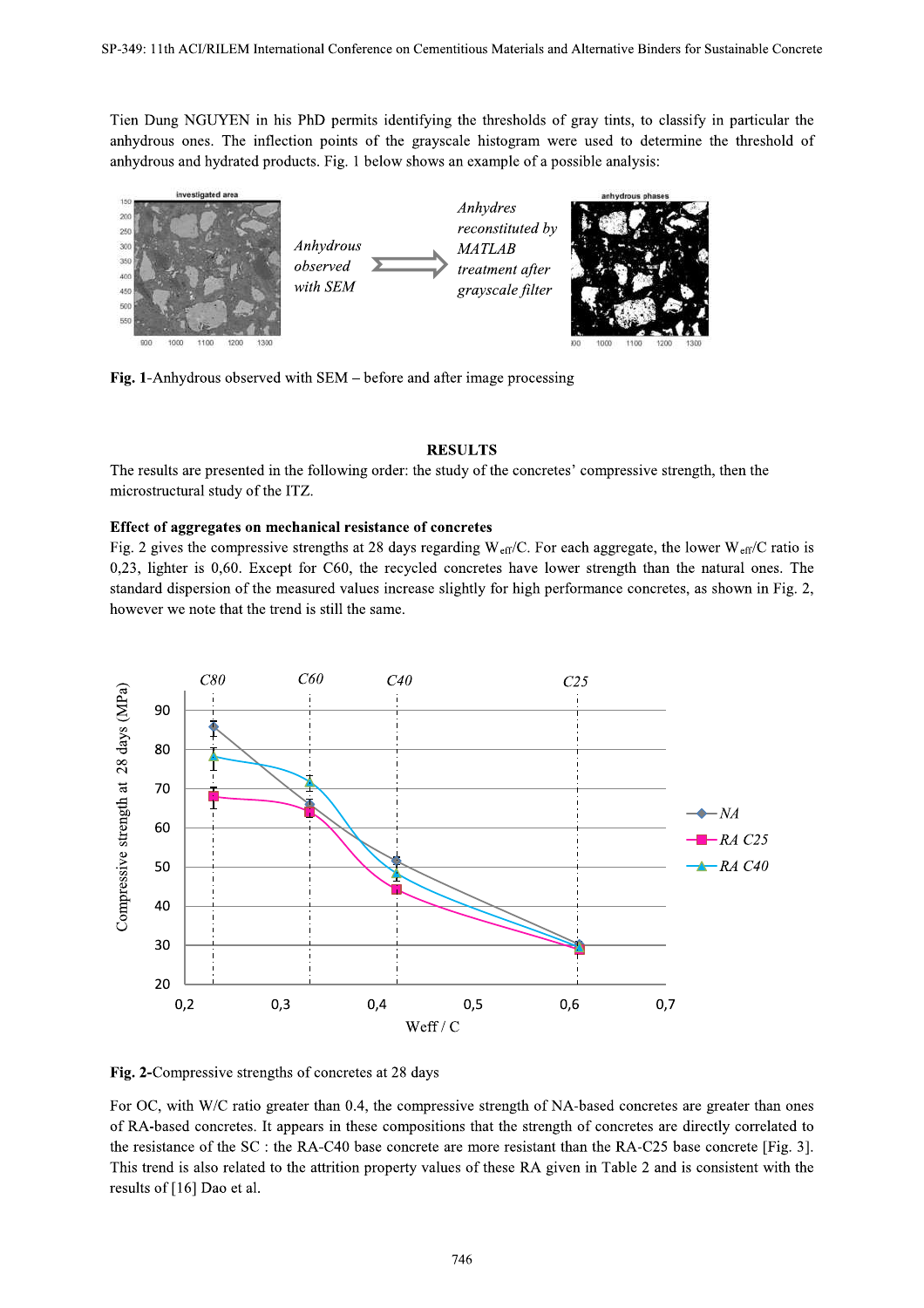

Attrition rate (Micro Deval Index MDE) %

Fig. 3- Correlation between attrition rate of granulates and compressive strength of concretes

For HPC, with W/C ratio lower than 0.4, it is necessary to differentiate concrete C60 (W/C equal to 0.33) and  $C80$  (W/C equal to 0.25).

C60 based on RA are equivalent or better than C60 natural concrete, we remember that all C60 concretes have the same cement paste. So, the strength of concrete is not correlated with the strength of the aggregates: the C60-RA-C40 has a higher resistance than the C60-NA. These results may be explained by an internal cure phenomenon improving the quality of the interface between the paste and the aggregates. This hypothesis is to be confirmed by microscopic analysis.

The mechanical performances of C80 using RA differ from the performance of NA-based concretes. For the C80-RA-C25 and C80-RA-C40 concretes, the resistances do not exceed 68 Mpa and 78 Mpa, respectively, while that of C80-NA is equal to 86 Mpa. This might reflect the resistance threshold effect of aggregates according to the definition of [17] De-Larrard.

RA-based HPC seem to be singular points that deserve a detailed analysis of their microstructure using SEM to understand the mechanisms involved.

# **ITZ** observation

The SEM observations are made at a scale of 200 µm in order to observe the effects of the hydration of the paste over a representative distance with respect to the interface with the aggregates. The SEM observation of the ITZ for C60 and C80 concretes is illustrated in Fig. 4 and Fig. 5.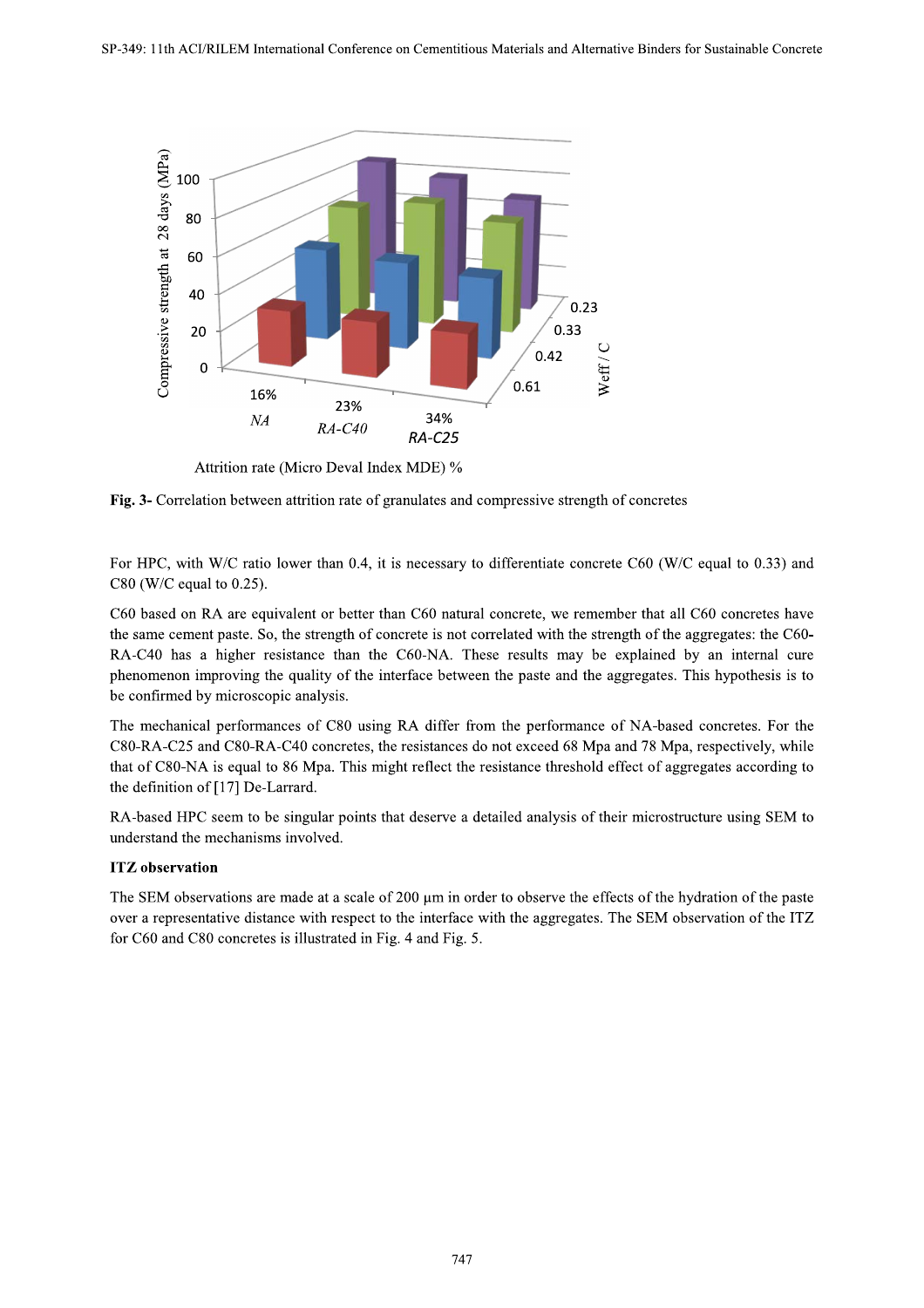

Fig. 4-Photos of concrete samples  $C60$  (W/C = 0.33) with Scanning Electron Microscope



Fig. 5-Photos of concrete samples C80 (W/C =  $0.25$ ) with Scanning Electron Microscope

The carried out observations show a clear distinction between the old paste and the new paste thanks to the different cement paste quality. The old cement paste is microporous while the new cement paste, denser and more efficient, is nano-porous. In Fig. 4 & Fig. 5, the delimitation is marked by a white line. no-porous. In Fig. 4 & Fig. 5, the delimitation is marked by a white line.

According to what is observed, the C80 paste has more anhydrous than the C60 paste. NA-based concretes have a larger quantity of anhydrous than RA-based ones. This difference is more marked for the C60 than for the C80. This qualitative approach is completed by an image processing to quantify the proportion of anhydrous in these concretes. Indeed, the new low W/C paste has a nano-porosity whose variation remains difficult to observe at the SEM. Image processing using the Matlab software allows us to quantify the distribution of anhydrides in the paste of the HPC up to a distance of  $150 \text{ µm}$  from the position of the granulate.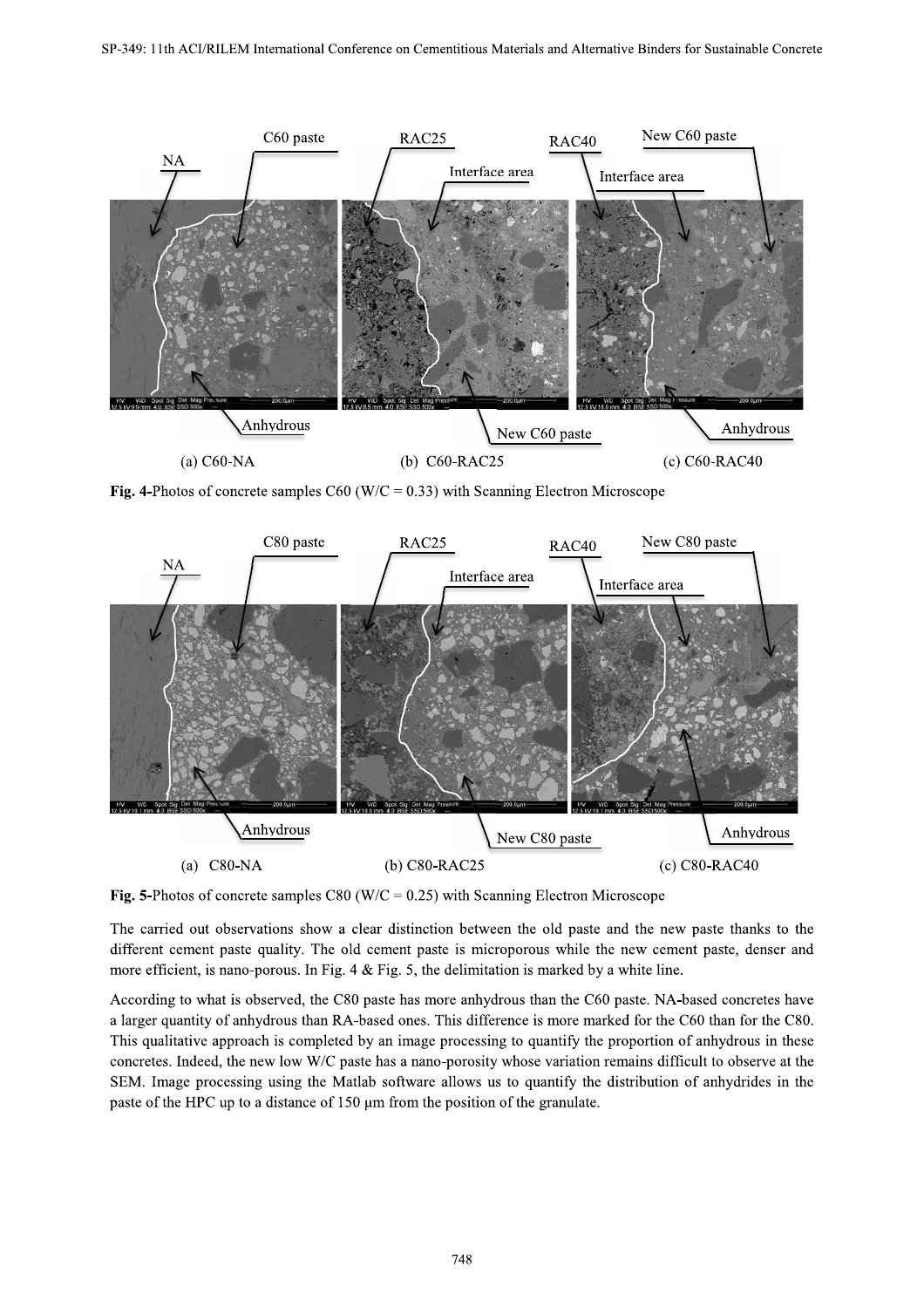

Fig. 6- Distribution of anhydrous phases in the ITZ between aggregate and C60 cement paste



Fig. 7- Distribution of anhydrous phases in the ITZ between aggregate and C80 cement paste

NA-based concretes have a constant amount of anhydrous in HPC cement paste. 180 days old HPC has very little interface which corroborates the microstructural gradient distribution observed by [24] K.L. Scrivener.

Over a distance of 150 µm from the gravel, a strong decrease of the anhydrous content in RA-based concretes appears. Fig. 6 & Fig. 7 hightlights a well-marked hydration gradient over 100  $\mu$ m for the C60-RAC25 and the C60-RAC40. There is no significant difference between the anhydrous quantities and hydration capacities of the RAC25 and the RAC40.

These measurements reflect an internal curing effect of the concrete, from the available water stocked in the presaturated recycled aggregates, which release water via the interconnection of the porous network in the new cement paste.

Fig. 8 presents the mean proportion of anhydrous particles in the zone investigated (0 to 150  $\mu$ m) in function of Weff/C. The resulting values are: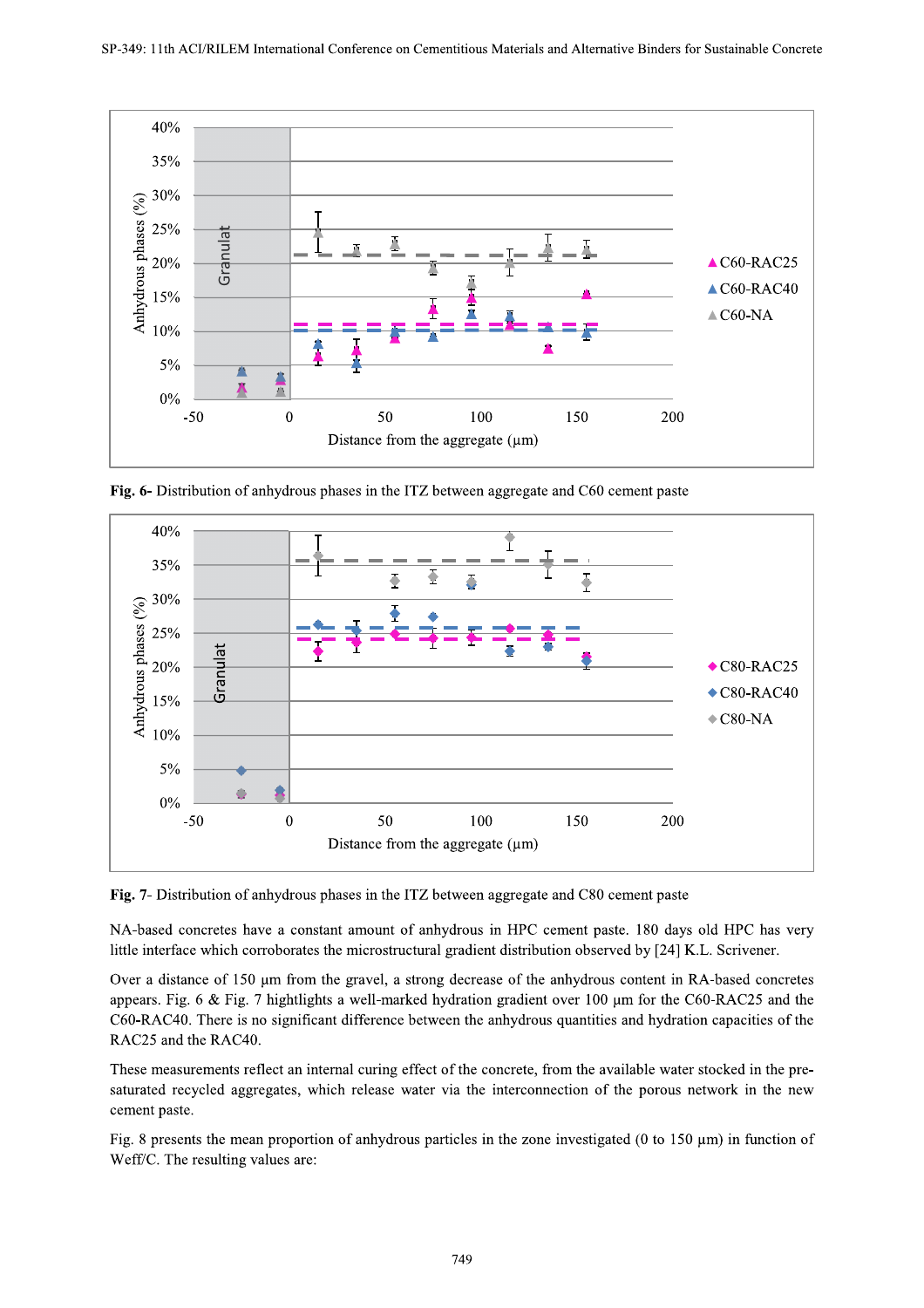- in the order of 20% for the C80 RA compared to 30% for the C80 NA with Weff/C 0.23; i.e. 1.5 times higher for the NA concrete than the RA concrete

- in the order of 10% for the C60 RA compared to 20% for the C60 NA with Weff/C 0.33; i.e. twice as high for the NA concrete than the RA concrete

However, for a same concrete, there is no significant influence of the type of RA and the type of source concrete, on the microstructure of the new cement paste. This observation is only relative to the range of  $W_{\text{eff}}/C$  of the source concrete pastes considered in this study ([SC-C25]: Weff/C = 0.63 and [SC-C40]: Weff/C = 0.44).



Fig. 8-Mean variation of the anhydrous content over  $150 \mu m$ 

These measurements can be explained by better hydration of the zone adjacent to the aggregate in the recycled C60 and C 80 concretes. So, the use of RA improves the paste hydration near RA for C80-RA and the C60-RA. It underlines an internal curing effect in the recycled concretes, where the stock of water available in the pores of the prewetted RA propagates via the interconnections of the pore network in the new cement paste.

This internal curing phenomenon seems to be higher marked in the RA-C60 concretes. We can suppose that the the lower capillary pores of the very low Weff/C pastes in the RA-C80 concretes limit water transfer phenomena and therefore the internal curing secondary hydration process.

## **CONCLUSIONS**

This paper highlights the phenomenon of internal curing generated by the use of recycled aggregates, derived from ordinary concrete and placed into paste poor in water ( $W_{eff}/C$  ratio less than 0.35).

- 1. The internal cure phenomenon is demonstrated for both RA-based C60 and C80 concretes. The phenomenon seems to be higher for C60 concrete whose capillary network allows easily water transfer.
- $2.$ In the range of C60 concretes (W/C = 0.33), recycled aggregates from C25 or C40 source concretes make it possible to achieve mechanical strengths equal or better than natural concrete (NA being identical).

In the following research, it will be necessary to quantify the ratio between the internal curing and the shrinkage of self-desiccation which would also justify the improvement of the mechanical properties. The use of recycled sand in the formulation of these concretes remains to be tested, in order to homogenize the paste hydration of these concretes.